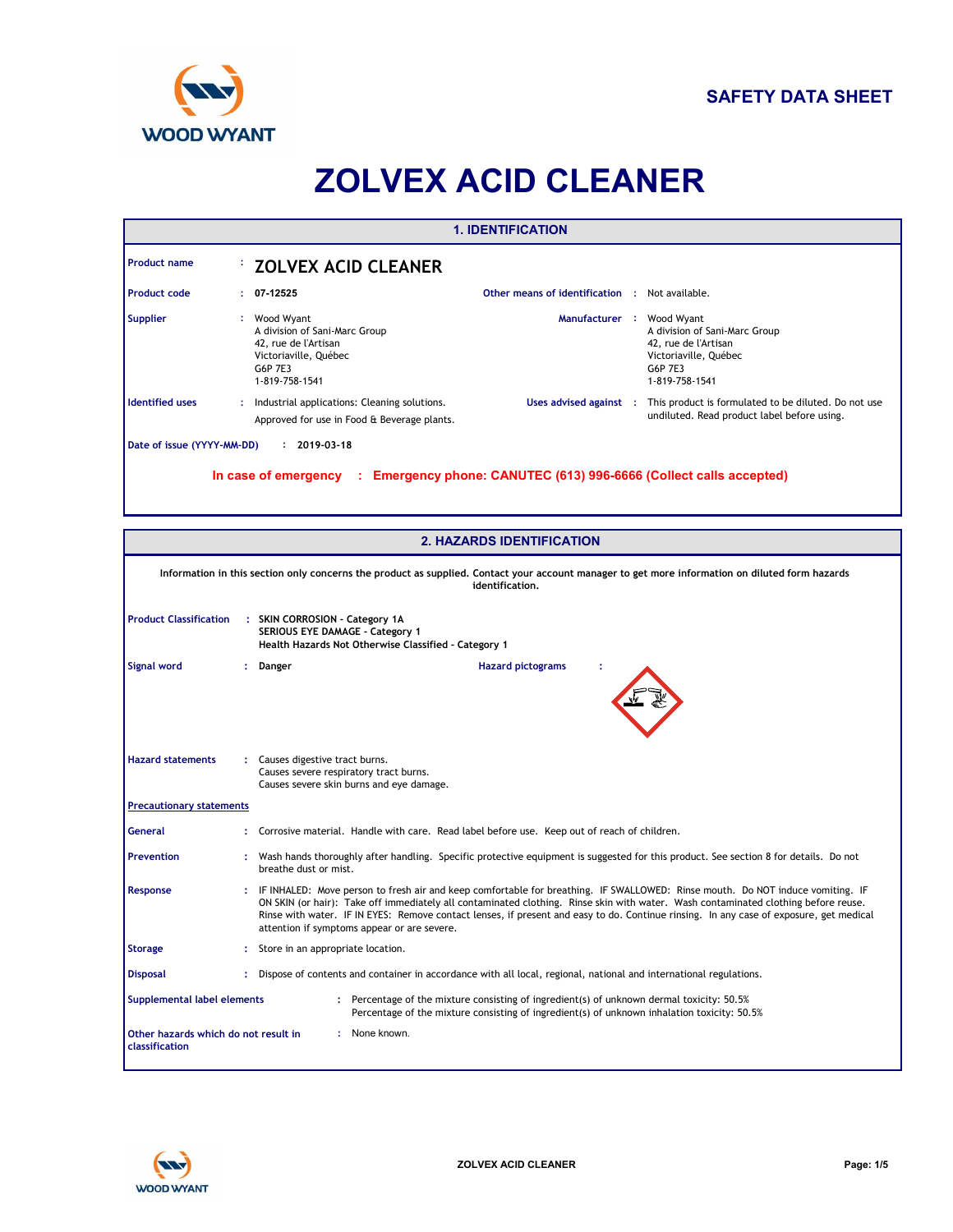# **3. COMPOSITION/INFORMATION ON INGREDIENTS**

**Substance/mixture :** Mixture

| <b>Name</b>                     | <b>CAS number</b> | $%$ (w/w) |
|---------------------------------|-------------------|-----------|
| Phosphoric acid, solution       | 7664-38-2         | $30 - 60$ |
| dodecylbenzenesulphonic acid    | 27176-87-0        | 1 - 5     |
| (2-methoxymethylethoxy)propanol | 34590-94-8        | l - 5     |

**Occupational exposure limits, if available, are listed in Section 8.**

#### Rinse mouth with water. Do not induce vomiting unless directed to do so by medical personnel. Chemical burns must be treated promptly by a physician. Get medical attention if symptoms occur. In case of contact with eyes, flush with fresh water. Check for and remove any contact lenses. Continue rinsing. If irritation persists, get medical attention. Chemical burns must be treated promptly by a physician. Get medical attention if blistering occurs or redness persists. Wash contaminated skin with soap and water. Remove contaminated clothing and wash it before reuse. Chemical burns must be treated promptly by a physician. Get medical attention if blistering occurs or redness persists. Move victim to fresh air and keep at rest in a position comfortable for breathing. If it is suspected that fumes are still present, the rescuer should wear an appropriate mask or self-contained breathing apparatus. Get medical attention if adverse health effects persist or are severe. Maintain an open airway. **Eye contact Skin contact Inhalation Ingestion Notes to physician** Treat symptomatically. Contact poison treatment specialist immediately if large quantities have been ingested or inhaled. **Description of required first aid measures Most important symptoms/effects, acute and delayed Skin contact Ingestion Inhalation** Adverse symptoms may include the following: respiratory tract irritation coughing Adverse symptoms may include the following: stomach pains Adverse symptoms may include the following: pain or irritation .<br>redness blistering may occur **Eye contact** Adverse symptoms may include the following: pain .<br>watering redness **See toxicological information (Section 11) 4. FIRST AID MEASURES**

|                                                      | <b>5. FIRE-FIGHTING MEASURES</b>                                                                                                                                                                |
|------------------------------------------------------|-------------------------------------------------------------------------------------------------------------------------------------------------------------------------------------------------|
| <b>Extinguishing media</b>                           |                                                                                                                                                                                                 |
| Suitable extinguishing media                         | Use an extinguishing agent suitable for the surrounding fire.                                                                                                                                   |
| Unsuitable extinguishing media                       | None known.                                                                                                                                                                                     |
| Specific hazards arising from the<br><b>chemical</b> | In a fire or if heated, a pressure increase will occur and the container may burst.                                                                                                             |
| Hazardous thermal decomposition products             | Decomposition products may include the following materials:<br>carbon dioxide<br>carbon monoxide<br>sulfur oxides<br>phosphorus oxides                                                          |
| Special fire-fighting procedures                     | Promptly isolate the scene by removing all persons from the vicinity of the incident if there is a fire. No action should be taken<br>involving any personal risk or without suitable training. |
| Special protective equipment for fire-<br>fighters   | Fire-fighters should wear appropriate protective equipment and self-contained breathing apparatus (SCBA) with a<br>full face-piece operated in positive pressure mode.                          |

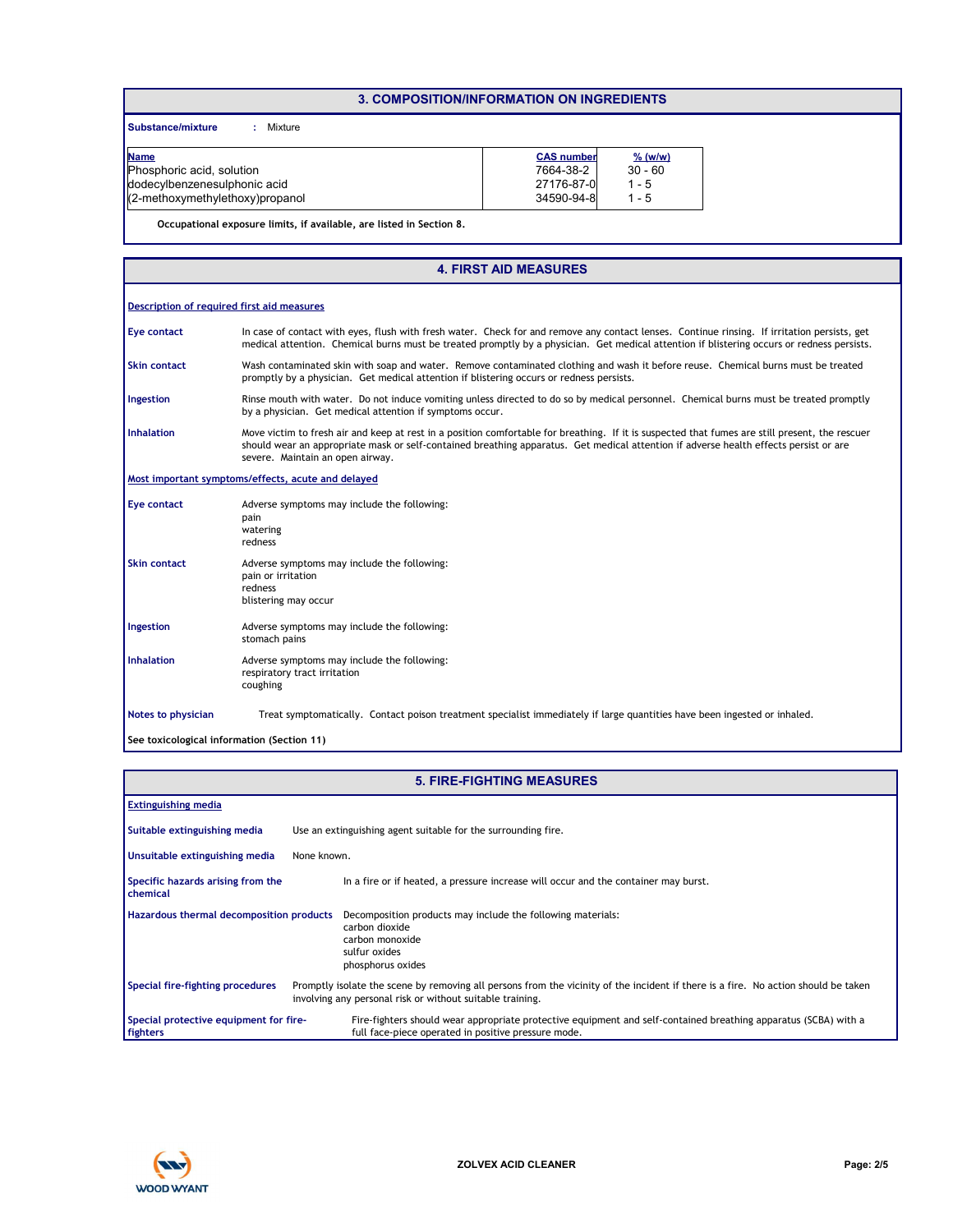# **6. ACCIDENTAL RELEASE MEASURES**

| <b>Personal precautions</b> | No action shall be taken involving any personal risk or without suitable training. Evacuate surrounding areas. Keep unnecessary and<br>unprotected personnel from entering. Do not touch or walk through spilled material. Initiate spill response procedures if required. |
|-----------------------------|----------------------------------------------------------------------------------------------------------------------------------------------------------------------------------------------------------------------------------------------------------------------------|
| <b>Personal protection</b>  | Put on appropriate personal protective equipment (see Section 8).                                                                                                                                                                                                          |
| <b>Cleaning method</b>      | Contain and collect spillage with non-combustible, absorbent material e.g. sand, earth, vermiculite or diatomaceous earth and place in<br>container for disposal according to local regulations (see Section 13). Use a water rinse for final clean-up.                    |

# **7. HANDLING AND STORAGE**

Eating, drinking and smoking should be prohibited in areas where this material is handled, stored and processed. Workers should wash hands and face before eating, drinking and smoking. Remove contaminated clothing and protective equipment before entering eating areas. See Section 8 for additional information on hygiene measures.

**Storage and Incompatibility**

**Handling**

Store in accordance with local regulations. Separate from alkalis. Keep container tightly closed and sealed until ready for use. Containers that have been opened must be carefully resealed and kept upright to prevent leakage. Do not store in unlabeled containers. Use appropriate containment to avoid environmental contamination. Keep out of reach of children. Store away from incompatible materials (see Section 10).

# **8. EXPOSURE CONTROLS/PERSONAL PROTECTION**

| <b>Occupational exposure limits</b>                            |                                                                                                                                                                                                                                                                                                                                                                                                                                                                                                                                                                                                                                                                                                                                                                                                                                                                                                                                                                                                                                                                                                                                                                                                                                                                                                                                                                                                                                                                                                                  |
|----------------------------------------------------------------|------------------------------------------------------------------------------------------------------------------------------------------------------------------------------------------------------------------------------------------------------------------------------------------------------------------------------------------------------------------------------------------------------------------------------------------------------------------------------------------------------------------------------------------------------------------------------------------------------------------------------------------------------------------------------------------------------------------------------------------------------------------------------------------------------------------------------------------------------------------------------------------------------------------------------------------------------------------------------------------------------------------------------------------------------------------------------------------------------------------------------------------------------------------------------------------------------------------------------------------------------------------------------------------------------------------------------------------------------------------------------------------------------------------------------------------------------------------------------------------------------------------|
| Ingredient name                                                | <b>Exposure limits</b>                                                                                                                                                                                                                                                                                                                                                                                                                                                                                                                                                                                                                                                                                                                                                                                                                                                                                                                                                                                                                                                                                                                                                                                                                                                                                                                                                                                                                                                                                           |
| Phosphoric acid, solution<br>2-Propanol, 1-(2-methoxypropoxy)- | CA Alberta Provincial (Canada, 4/2009). Skin sensitizer.<br>15 min OEL: $3 \text{ mg/m}^3$ 15 minutes.<br>8 hrs OEL: 1 mg/m <sup>3</sup> 8 hours.<br>CA British Columbia Provincial (Canada, 6/2017).<br>TWA: 1 mg/m <sup>3</sup> 8 hours.<br>STEL: 3 mg/m <sup>3</sup> 15 minutes.<br>CA Ontario Provincial (Canada, 7/2015).<br>TWA: $1 \text{ mg/m}^3$ 8 hours.<br>STEL: 3 mg/m <sup>3</sup> 15 minutes.<br>CA Quebec Provincial (Canada, 1/2014).<br>TWAEV: 1 mg/m <sup>3</sup> 8 hours.<br>STEV: 3 mg/m <sup>3</sup> 15 minutes.<br>CA Saskatchewan Provincial (Canada, 7/2013).<br>STEL: 3 mg/m <sup>3</sup> 15 minutes.<br>TWA: 1 mg/m <sup>3</sup> 8 hours.<br>CA Alberta Provincial (Canada, 4/2009). Absorbed through skin.<br>8 hrs OEL: 100 ppm 8 hours.<br>15 min OEL: 909 mg/m <sup>3</sup> 15 minutes.<br>8 hrs OEL: 606 mg/m <sup>3</sup> 8 hours.<br>15 min OEL: 150 ppm 15 minutes.<br>CA British Columbia Provincial (Canada, 6/2017), Absorbed<br>through skin.<br>TWA: 100 ppm 8 hours.<br>STEL: 150 ppm 15 minutes.<br>CA Quebec Provincial (Canada, 1/2014). Absorbed through skin.<br>TWAEV: 100 ppm 8 hours.<br>TWAEV: $606$ mg/m <sup>3</sup> 8 hours.<br>STEV: 150 ppm 15 minutes.<br>STEV: 909 mg/m <sup>3</sup> 15 minutes.<br>CA Ontario Provincial (Canada, 7/2015). Absorbed through skin.<br>STEL: 150 ppm 15 minutes.<br>TWA: 100 ppm 8 hours.<br>CA Saskatchewan Provincial (Canada, 7/2013). Absorbed through<br>skin.<br>STEL: 150 ppm 15 minutes.<br>TWA: 100 ppm 8 hours. |
| Appropriate engineering controls                               | If user operations generate dust, fumes, gas, vapor or mist, use process enclosures, local exhaust ventilation or other engineering<br>controls to keep worker exposure to airborne contaminants below any recommended or statutory limits.                                                                                                                                                                                                                                                                                                                                                                                                                                                                                                                                                                                                                                                                                                                                                                                                                                                                                                                                                                                                                                                                                                                                                                                                                                                                      |
| Individual protection measures                                 |                                                                                                                                                                                                                                                                                                                                                                                                                                                                                                                                                                                                                                                                                                                                                                                                                                                                                                                                                                                                                                                                                                                                                                                                                                                                                                                                                                                                                                                                                                                  |
| <b>Eye/face protection</b>                                     | Continued or severe exposures might required to wear a face shield or chemical splash goggles. It is minimally suggested to<br>wear safety glasses while using or handling this product.                                                                                                                                                                                                                                                                                                                                                                                                                                                                                                                                                                                                                                                                                                                                                                                                                                                                                                                                                                                                                                                                                                                                                                                                                                                                                                                         |
| <b>Hands and Body protection</b>                               | It is suggested to wear chemical-reisitant gloves while using or handling this product.                                                                                                                                                                                                                                                                                                                                                                                                                                                                                                                                                                                                                                                                                                                                                                                                                                                                                                                                                                                                                                                                                                                                                                                                                                                                                                                                                                                                                          |
| <b>Respiratory protection</b>                                  | No specific protective equipment required under normal use conditions.                                                                                                                                                                                                                                                                                                                                                                                                                                                                                                                                                                                                                                                                                                                                                                                                                                                                                                                                                                                                                                                                                                                                                                                                                                                                                                                                                                                                                                           |

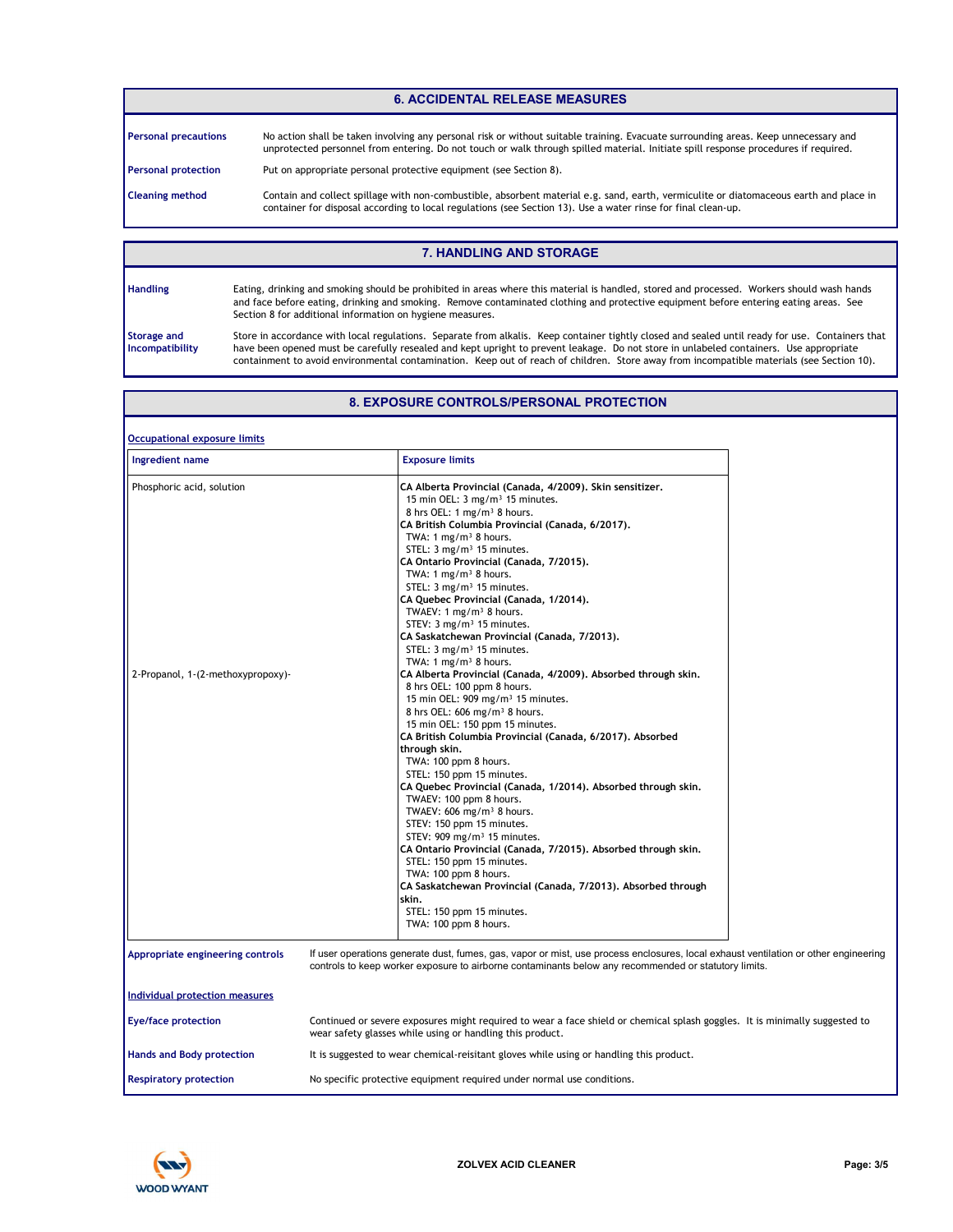|                                              |                             |                         | <b>9. PHYSICAL AND CHEMICAL PROPERTIES</b> |                         |                                           |
|----------------------------------------------|-----------------------------|-------------------------|--------------------------------------------|-------------------------|-------------------------------------------|
| <b>Physical state</b>                        | Liquid. [Transparent liquid | pH                      | 0.75                                       | <b>Flash point</b>      | [Product does not sustain<br>combustion.] |
| <b>Color</b>                                 | Green. [Light]              | <b>Relative density</b> | 1.23                                       | <b>Melting point</b>    | Not available.                            |
| <b>Odor</b>                                  | Odorless.                   | <b>Viscosity</b>        | Not available.                             | <b>Boiling point</b>    | Not available.                            |
| <b>Odor threshold</b>                        | Not available.              | <b>Vapor pressure</b>   | Not available.                             | Fire point              | : Not available.                          |
| Solubility in water                          | : Not available.            | Vapor density           | Not available.<br>÷.                       | <b>Evaporation rate</b> | : Not available.                          |
| <b>Decomposition temperature</b>             | : Not available.            |                         | <b>Auto-ignition temperature</b>           | : Not available.        |                                           |
| Partition coefficient: n-octanol/<br>water   | Not available.              |                         | Flammability (solid, gas)                  | Not available.<br>÷     |                                           |
| Lower and upper explosive (flammable) limits |                             | Not available.          |                                            |                         |                                           |

# **10. STABILITY AND REACTIVITY**

| Reactivity                                |                        | No specific test data related to reactivity available for this product or its ingredients.           |
|-------------------------------------------|------------------------|------------------------------------------------------------------------------------------------------|
| <b>Chemical stability</b>                 | The product is stable. |                                                                                                      |
| Incompatible materials                    |                        | Reactive or incompatible with alkali.                                                                |
| <b>Conditions to avoid</b>                | No specific data.      |                                                                                                      |
| <b>Possibility of hazardous reactions</b> |                        | May cause an exothermic reaction in presence of alkali.                                              |
| Hazardous decomposition products          |                        | Under normal conditions of storage and use, hazardous decomposition products should not be produced. |

# **11. TOXICOLOGICAL INFORMATION**

| Route of exposure                                                                                    |                                       | Routes of entry anticipated: Dermal.<br>Routes of entry not anticipated: Oral, Inhalation.       |                             |                                                       |                                             |
|------------------------------------------------------------------------------------------------------|---------------------------------------|--------------------------------------------------------------------------------------------------|-----------------------------|-------------------------------------------------------|---------------------------------------------|
|                                                                                                      | <b>Potential acute health effects</b> |                                                                                                  |                             | <b>Symptoms</b>                                       |                                             |
| Eye contact                                                                                          | May cause eye burn                    |                                                                                                  |                             | pain<br>watering<br>redness                           | Adverse symptoms may include the following: |
| <b>Skin contact</b>                                                                                  | May cause skin burns                  |                                                                                                  |                             | pain or irritation<br>redness<br>blistering may occur | Adverse symptoms may include the following: |
| Ingestion                                                                                            |                                       | Corrosive to the digestive tract. Causes burns.<br>May cause burns to mouth, throat and stomach. |                             | stomach pains                                         | Adverse symptoms may include the following: |
| <b>Inhalation</b>                                                                                    | respiratory tract irritation.         | Inhalation of vapors or mist may cause                                                           |                             | respiratory tract irritation<br>coughing              | Adverse symptoms may include the following: |
| <b>Toxicity data</b>                                                                                 |                                       |                                                                                                  |                             |                                                       |                                             |
| <b>Product/ingredient name</b>                                                                       |                                       | <b>Result</b>                                                                                    | <b>Species</b>              | <b>Dose</b>                                           | <b>Exposure</b>                             |
| Phosphoric acid, solution<br>Dodecylbenzenesulphonic acid (C12)<br>2-Propanol, 1-(2-methoxypropoxy)- |                                       | LD50 Dermal<br>LD50 Oral<br>LD50 Dermal<br>LD50 Oral                                             | Rabbit<br>Rat<br>Rat<br>Rat | 2740 mg/kg<br>890 mg/kg<br>9500 mg/kg<br>5660 mg/kg   |                                             |
| Information on toxicological effects                                                                 |                                       |                                                                                                  |                             |                                                       |                                             |
| <b>Mutagenicity</b>                                                                                  |                                       | No known significant effects or critical hazards.                                                |                             |                                                       |                                             |
| <b>Teratogenicity</b>                                                                                |                                       | No known significant effects or critical hazards.                                                |                             |                                                       |                                             |
| <b>Developmental effects</b>                                                                         |                                       | No known significant effects or critical hazards.                                                |                             |                                                       |                                             |
| <b>Fertility effects</b>                                                                             |                                       | No known significant effects or critical hazards.                                                |                             |                                                       |                                             |
| <b>Sensitization</b>                                                                                 | Not available.                        |                                                                                                  |                             |                                                       |                                             |
| <b>Carcinogenicity</b>                                                                               |                                       | No known significant effects or critical hazards.                                                |                             |                                                       |                                             |